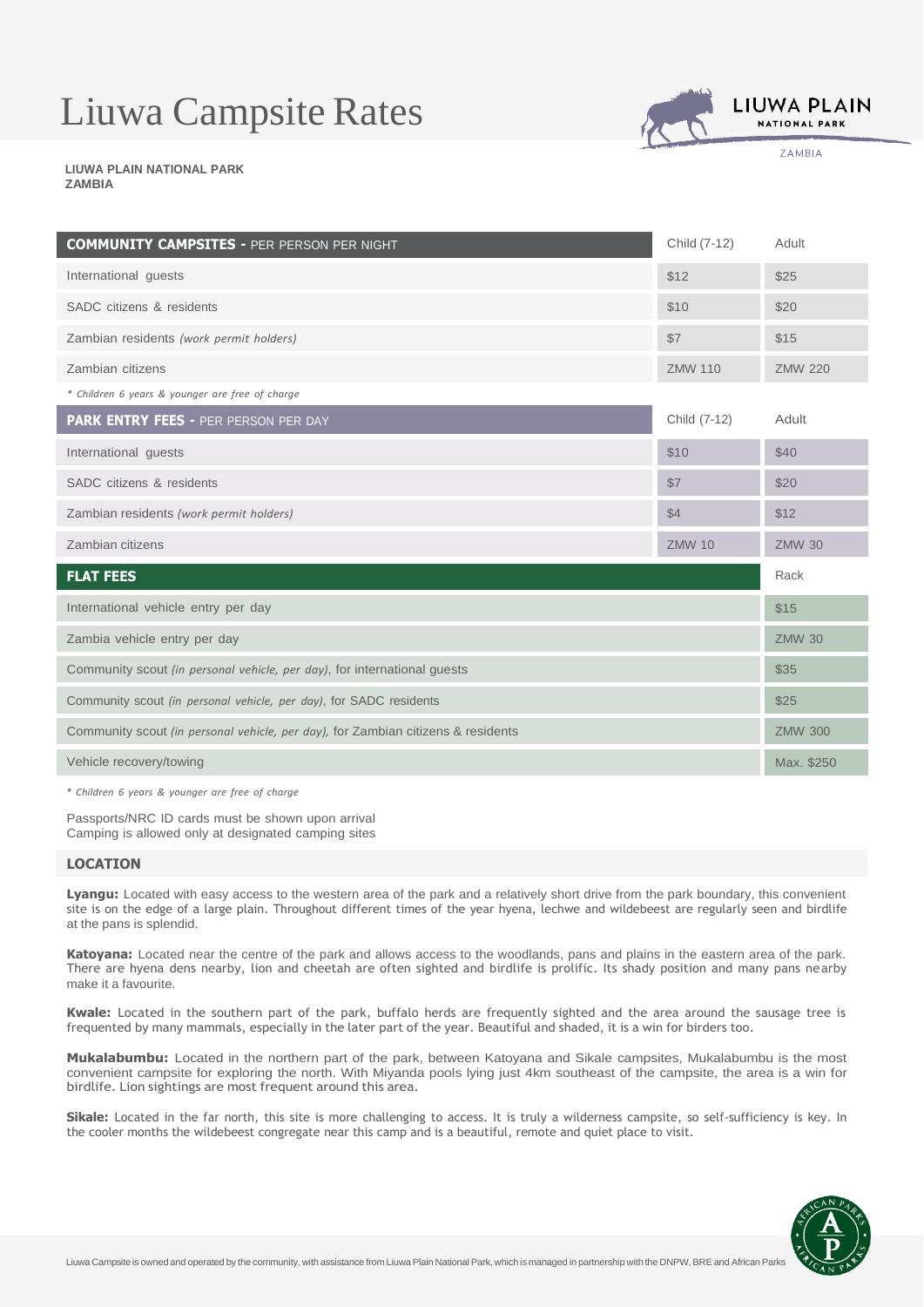# Liuwa Campsite Rates



2022 **LIUWA PLAIN NATIONAL PARK ZAMBIA**

# **CHILD POLICY**

Children of all ages are welcome. Liuwa is a predator dense park so children should be supervised at all times.

# **RESERVATIONS**

Provisional reservations will be held for a period of 14 days where after it needs to be confirmed or it will automatically release. A deposit of 25% is required to confirm a reservation.

The standard terms and conditions comes in to effect once a reservation is confirmed.

# **DEPOSIT TERMS**

25% deposit is required to confirm a reservation Full or final payment is due 45 days prior to arrival Payments can be done by EFT or credit card

# **CANCELLATION TERMS**

| More than 45 days prior to arrival: | 25% cancellation fee  |
|-------------------------------------|-----------------------|
| $30 - 45$ days prior to arrival:    | 50% cancellation fee  |
| Less than 30 days prior to arrival: | 100% cancellation fee |
| No show                             | 100% cancellation fee |
|                                     |                       |

# **CONTACT INFORMATION**

[liuwatourism@africanparks.org](mailto:liuwatourism@africanparks.org) +260 964 168 394

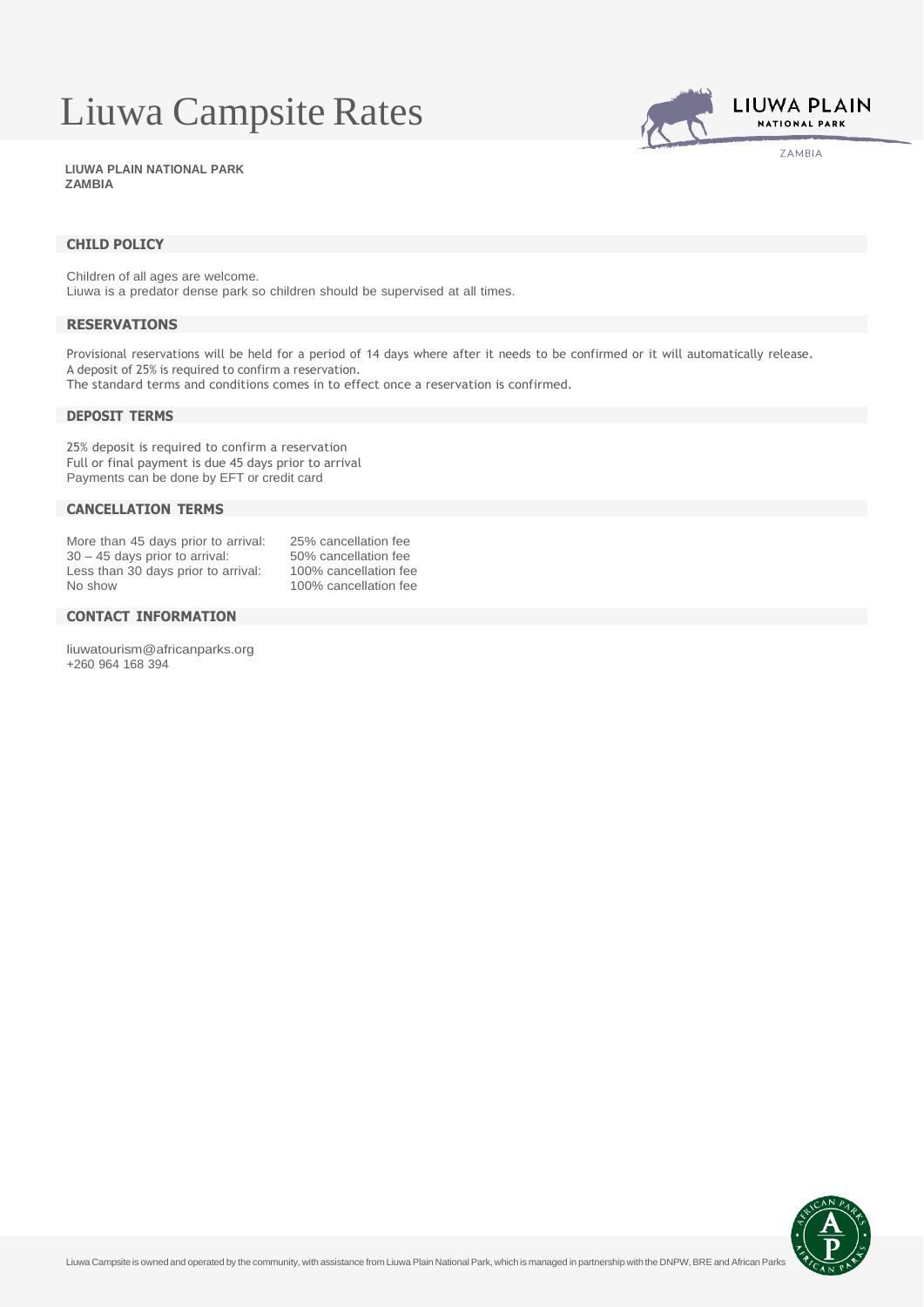# Liuwa Campsite Terms &



**7AMBIA** 

Conditions **LIUWA PLAIN NATIONAL PARK ZAMBIA**

### **CONSENT**

The person making any reservation warrants that he or she has authority to enter into a contract on behalf of the other person/s included in such a reservation and in the event of the failure of any or all of the other persons so included to make payment, the person making the reservation shall by his/her signature thereof assume personal liability for the total price of all reservations made by him/her.

The payment of the deposit or any other partial payment for a reservation on a safari constitutes consent by all travelers covered by that payment to all provisions of the conditions and general information contained in our brochure and/or website whether the traveler has signed the reservation form or not. The terms under which the traveler agrees to these safaris cannot be changed or amended except in writing signed by an authorized director of the Organization.

### **PAYMENT TERMS**

All prices quoted exclude any financial transaction charges or rate of exchange fluctuations. Such costs are for traveler's account. All payments must be made in the currency quoted and by wire transfer, EFT or credit card. Upon payment, please email a copy of the Proof of Payment to the reservationist. This information is required to confirm the reservation.

We reserve the right to review published rates at any time in response to exchange rate fluctuations, increases in taxes or any operating costs beyond our control.

We reserve the right to revisit payment and cancellation terms listed in the published rate sheet in the event of radical changes in market demand for the property.

#### **RISKS**

The Traveler understands that there are dangers, hazards and risks (Risks) inherent and associated with safari activities and other services provided by the Organization on tour, which may be present at any time before, during and after the Traveler's tour, including but not limited to encounters with wild animals, fire, transportation accidents, flash floods, and random Acts of God.

Whilst the Organization will take reasonable steps to ensure that the safari and other services provided are of an acceptable standard, the Traveler acknowledges and voluntarily accepts and assumes any and all responsibility for all Risks and agrees to the indemnity and limitation of liability below, which shall apply except if the Organization is found to be negligent in relation to the Traveler's participation in the safari or provision of services.

# **LIABILITY & INDEMNITY**

In the event that the Organization books third party properties on behalf of a traveler, then in such a role Organization serves purely as a reservations agent for the third part property and assumes no liability whatsoever for an injury, damage, loss, accident or delay to person or property. All reservations for these third party properties and suppliers are also governed by African Parks' prevailing cancellation policies, terms and conditions unless otherwise noted at the time of confirmation.

#### **EXCLUSIONS**

These include but are not limited to the cost of getting to our camps and inter-camp air transfers; having compulsory insurance to cover for cancellation and curtailment, medical, baggage, lost money and emergency evacuation back home; beverages; gratuities to guides and to staff; any excursion not listed in inclusions and reserve fees.